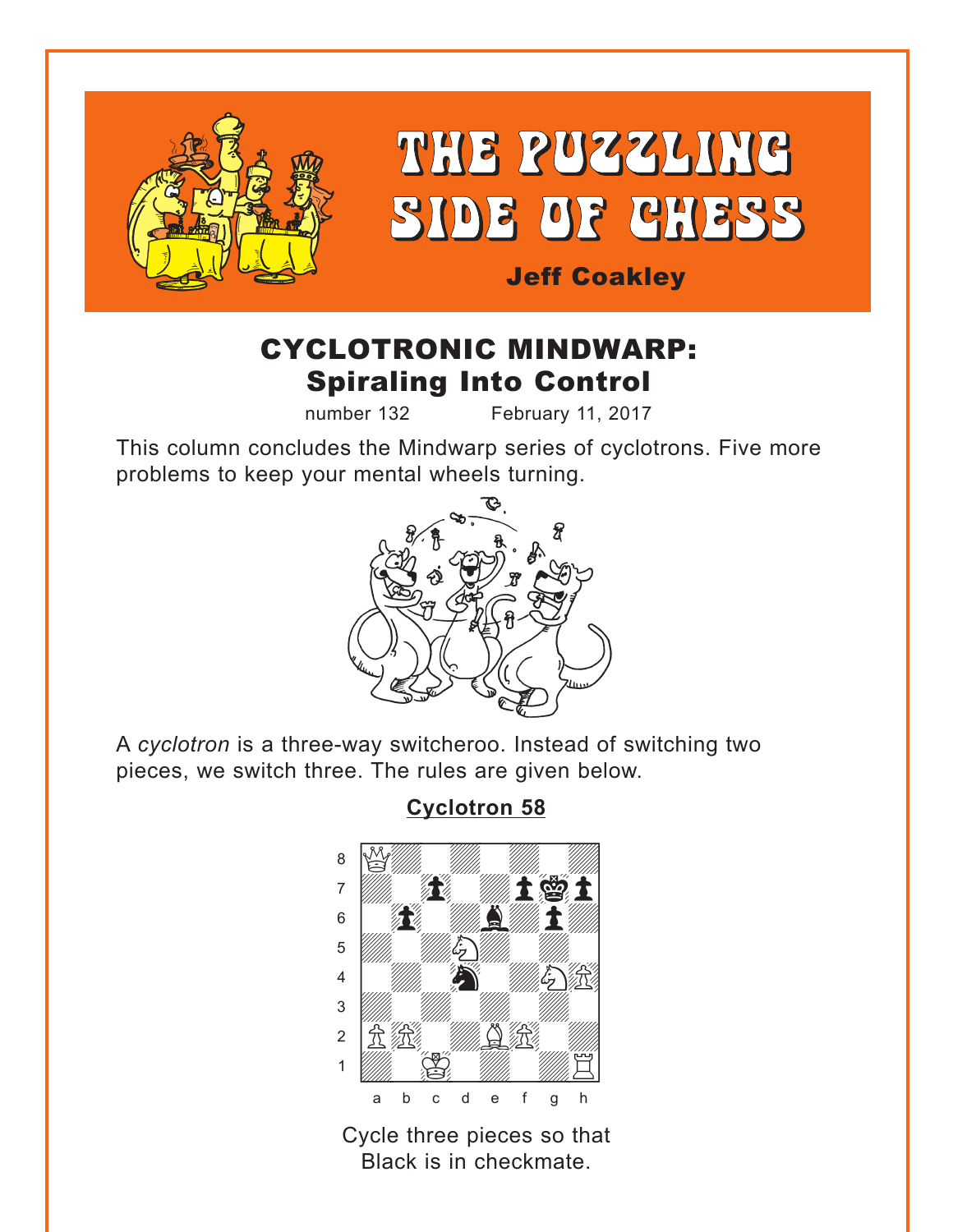#### *CYCLOTRONS*

<span id="page-1-0"></span>*Switch the position of three pieces so that Black is in checkmate. No actual chess moves are made. The pieces simply swap squares. The pieces trade places in a "cycle". Piece A goes to square B, piece B goes to square C, and piece C goes to square A.* 

*Any three pieces can trade places. Colours do not matter. The cycled pieces can be all white, all black, or a mix of both. Cycling the black king is a common trick.* 

*The position after the cycle must be legal. This rule implies several things.* 

- *a) A pawn cannot be on the 1st or 8th rank.*
- *b) Both kings cannot be in check.*
- *c) There must be a way to reach the position with a legal white move. Impossible checks, especially double checks, are a frequent "violation".*
- *d) In some cases, retrograde analysis is required to decide if the position after a cycle is legal.*



**[Cyclotron 59](#page-5-0)**



Cycle three pieces so that Black is in checkmate.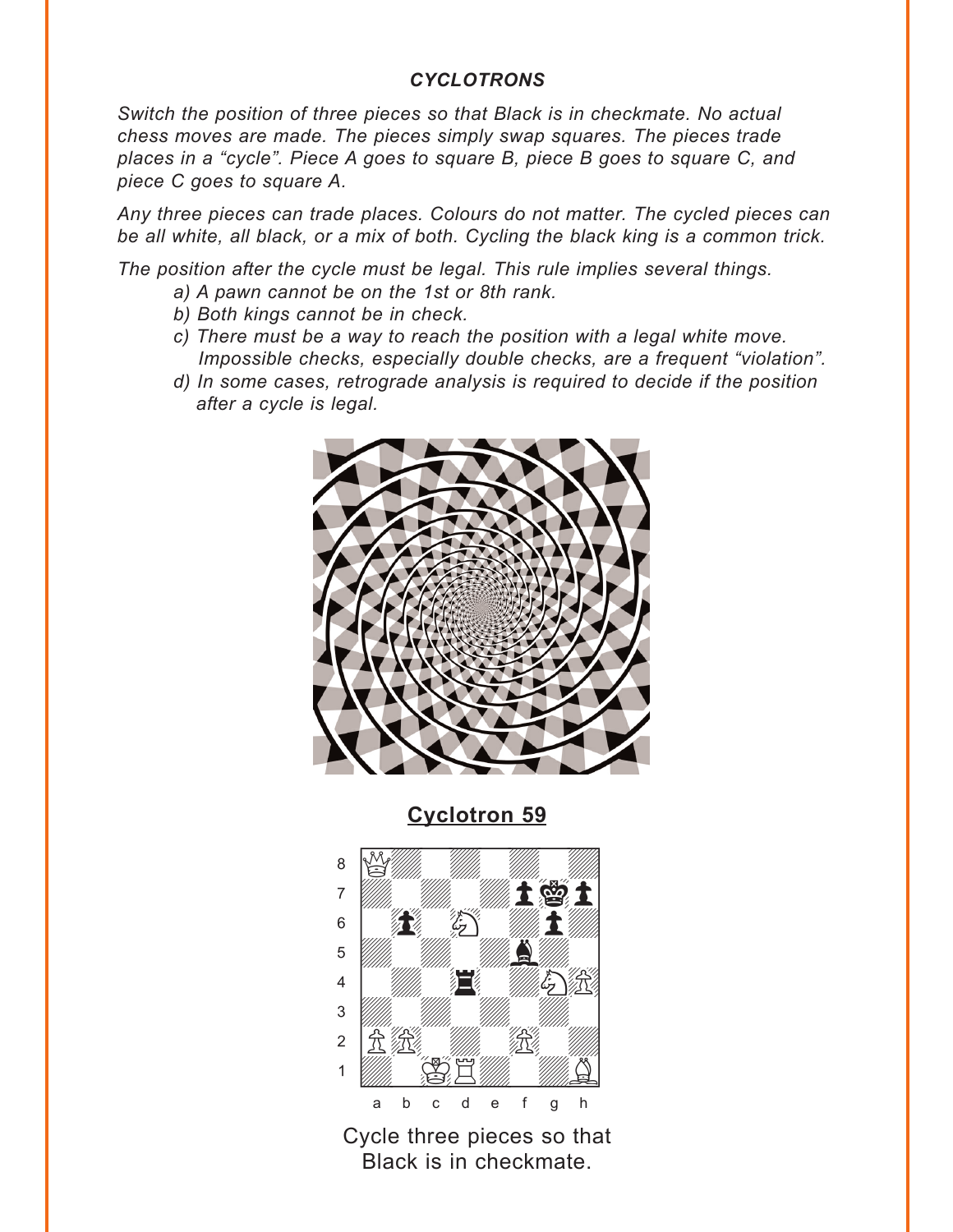<span id="page-2-0"></span>

Cycle three pieces so that Black is in checkmate.



**[Cyclotron 61](#page-6-0)**



Cycle three pieces so that Black is in checkmate.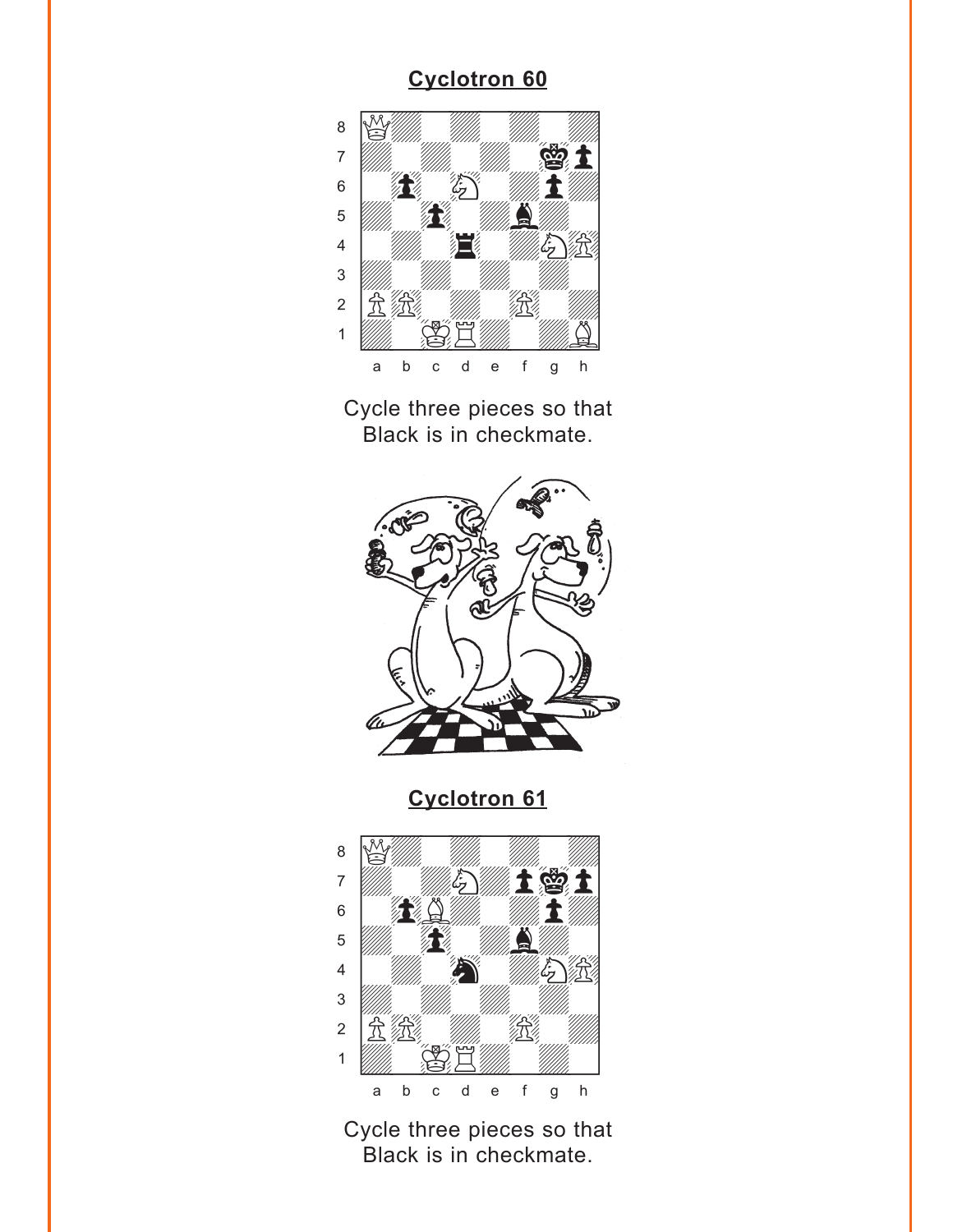<span id="page-3-0"></span>

Cycle three pieces so that Black is in checkmate.



*The ultimate goal, a bottomless hole, Spiraling into control.*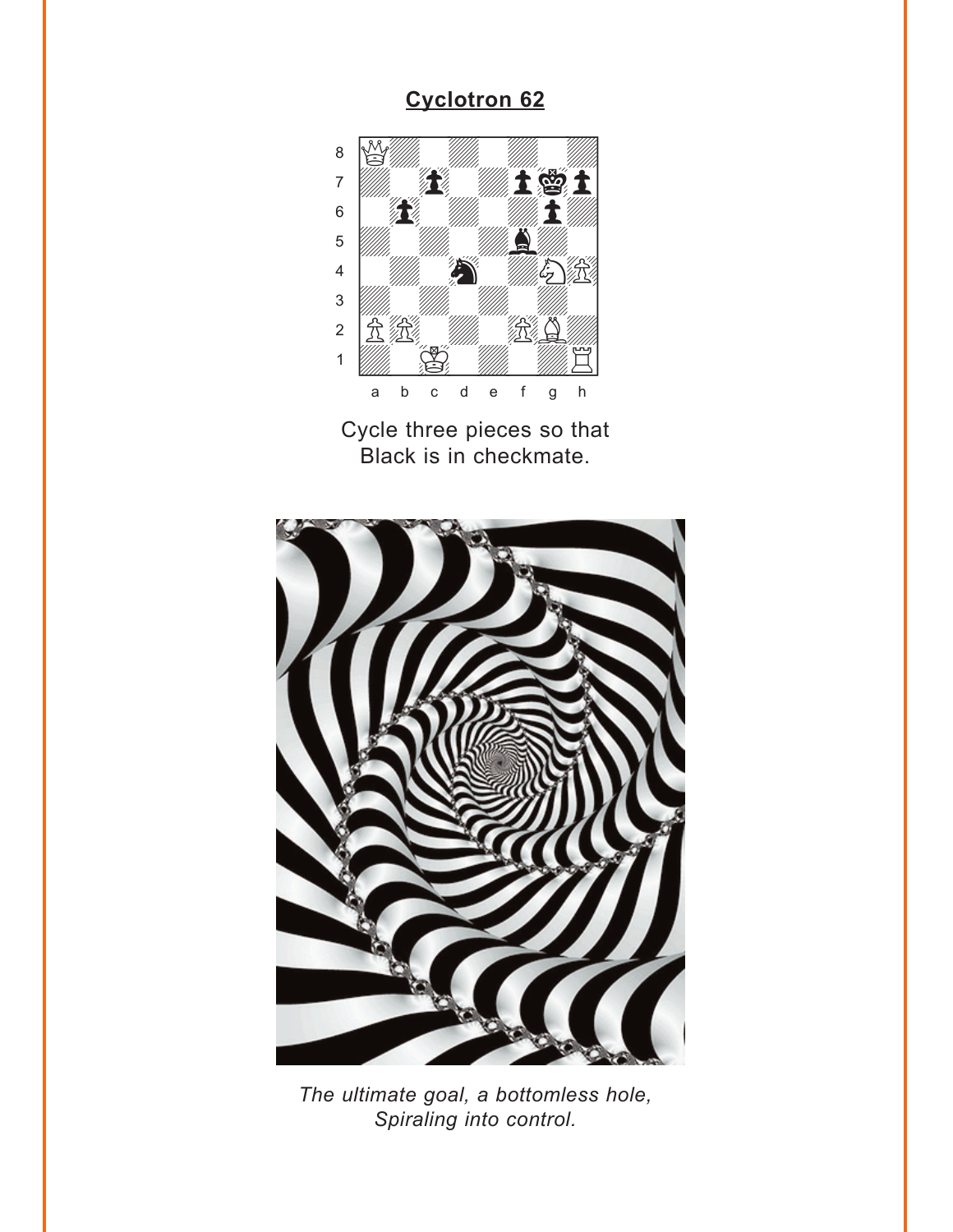# <span id="page-4-0"></span>**SOLUTIONS**

All cyclotrons by J. Coakley. *Puzzling Side of Chess* (2017).

**PDF hyperlinks.** You can advance to the solution of any puzzle by clicking on the underlined title above the diagram. To return to the puzzle, click on the title above the solution diagram.

*Archives***.** Other columns with similar problems can be found in the Puzzling Side archives (55, 89, 92, 95, 119, 126, 128, 130). For more information on ordinary switcheroos, see column 4.



### **[Cyclotron 58](#page-0-0)**

The cycle forms an isosceles right triangle.

The order in which the pieces are cycled is not important. The resulting position will still be the same. See diagram below.

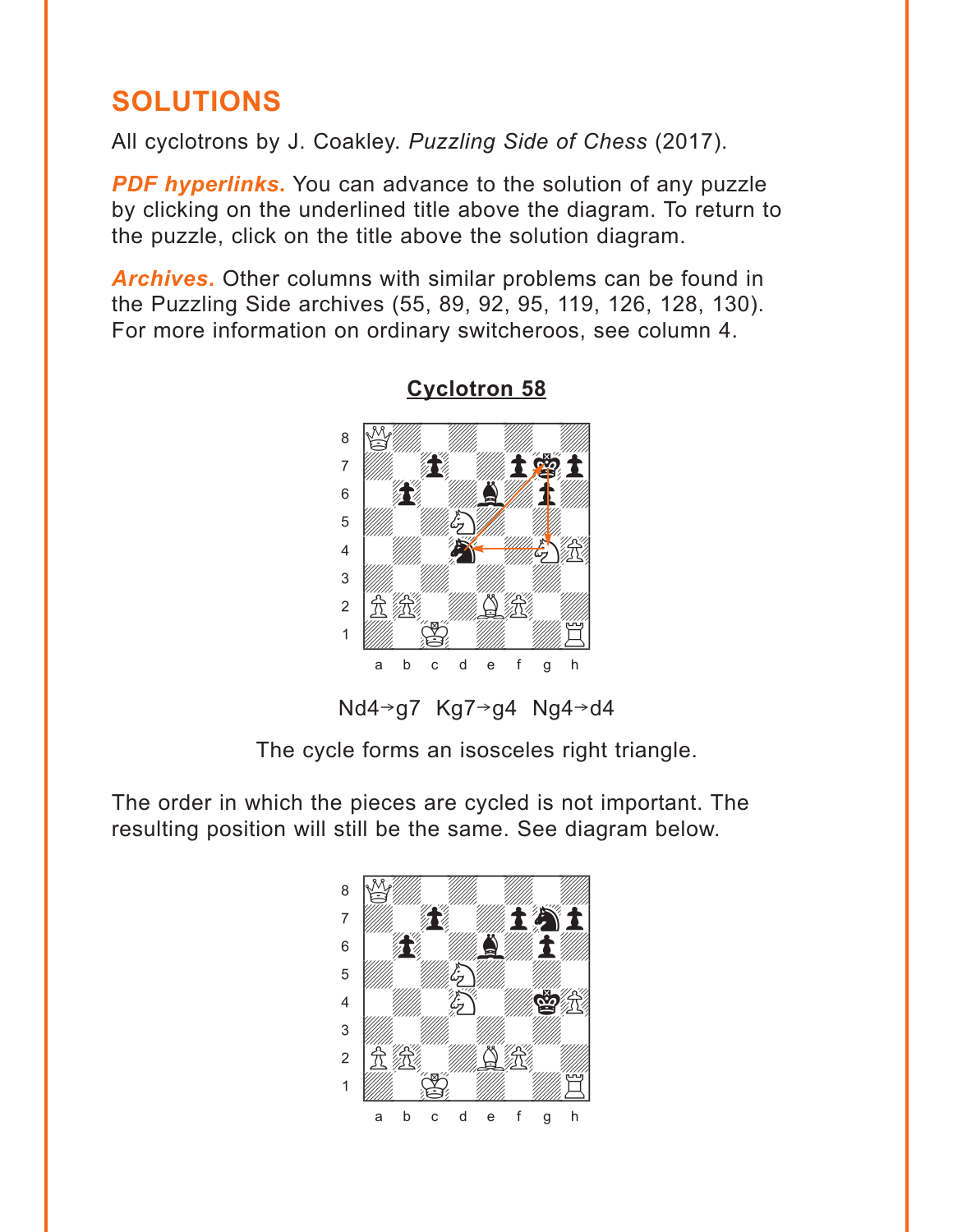<span id="page-5-0"></span>

For a change, the black king stands his ground.

Cycles involving  $Kg7 \rightarrow h1$ ? (with Rd1 and Qa8 unmoved) yield an impossible double check.



**[Cyclotron 60](#page-2-0)**

Rd4→f5 Bf5→g7 Kg7→d4

The cycle  $Qa8 \rightarrow g7 Kg7 \rightarrow d4 Rd4 \rightarrow a8?$  is an impossible double check, as are tries with  $Kg7 \rightarrow h1$ ?